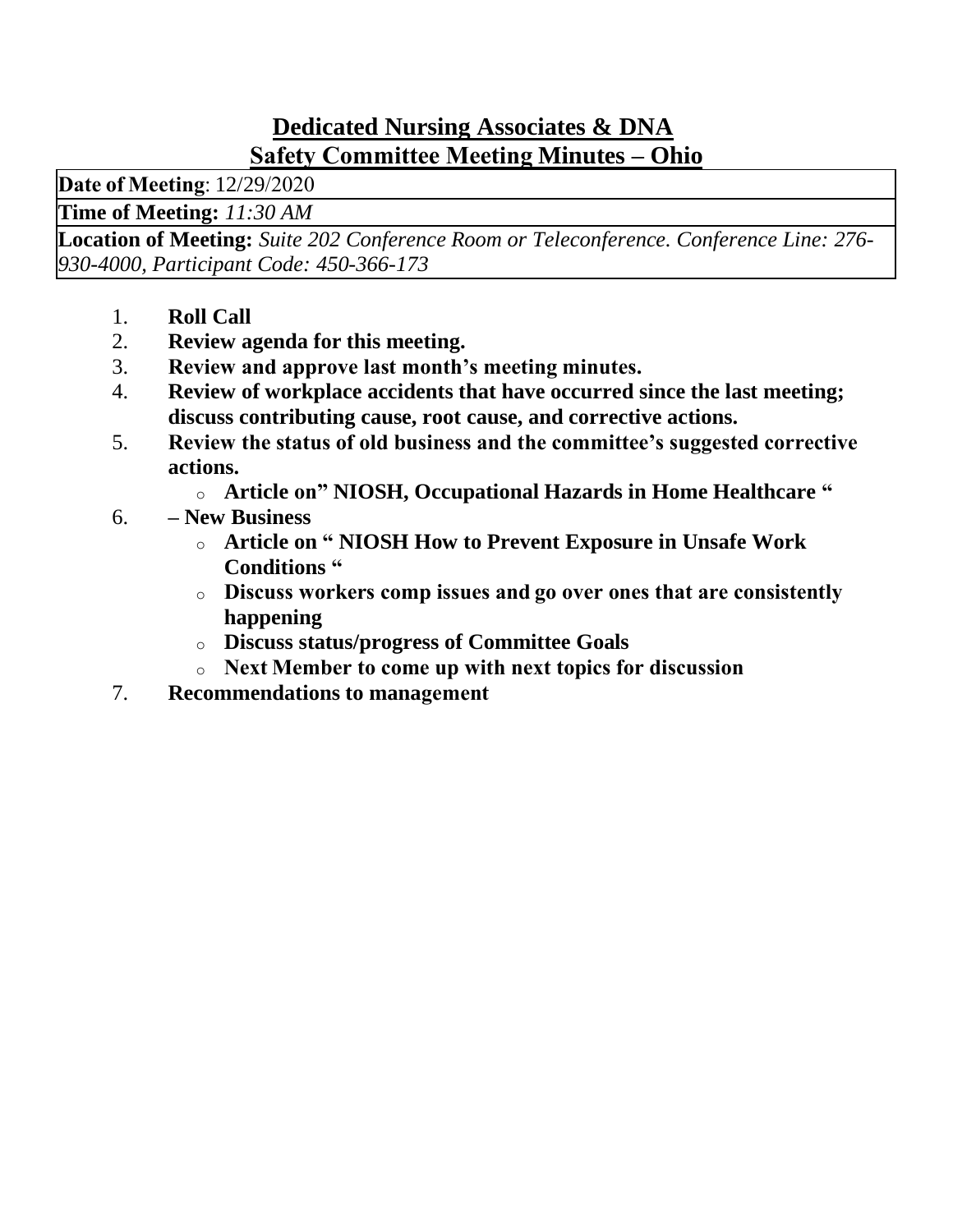## **Dedicated Nursing Associates & DNA Safety Committee Agenda**

| <b>Meeting</b><br>Date: 12/29/2020 | Time meeting started: $ 11:30 \text{ AM} $ |  |
|------------------------------------|--------------------------------------------|--|
|                                    |                                            |  |

| <b>Meeting Chairperson:</b> |  |
|-----------------------------|--|
| <b>Danielle Reilly</b>      |  |

| <b>Present</b>  | <b>Absent</b>      |
|-----------------|--------------------|
| Danielle Reilly | Melissa Spagnol    |
| Chris Young     | Heidi Zedlar       |
| Jenna Highfield | Cassandra Angelone |
| Christina Zappa |                    |
|                 |                    |
|                 |                    |
|                 |                    |
|                 |                    |
|                 |                    |
|                 |                    |
|                 |                    |
|                 |                    |
|                 |                    |
|                 |                    |
|                 |                    |

**Agenda for today's meeting was reviewed by all members:**  $\frac{\times}{10}$  Yes  $\frac{N_0}{N_0}$ 

Previous meeting minutes from (11/2020) were read and approved:  $\times$  Yes No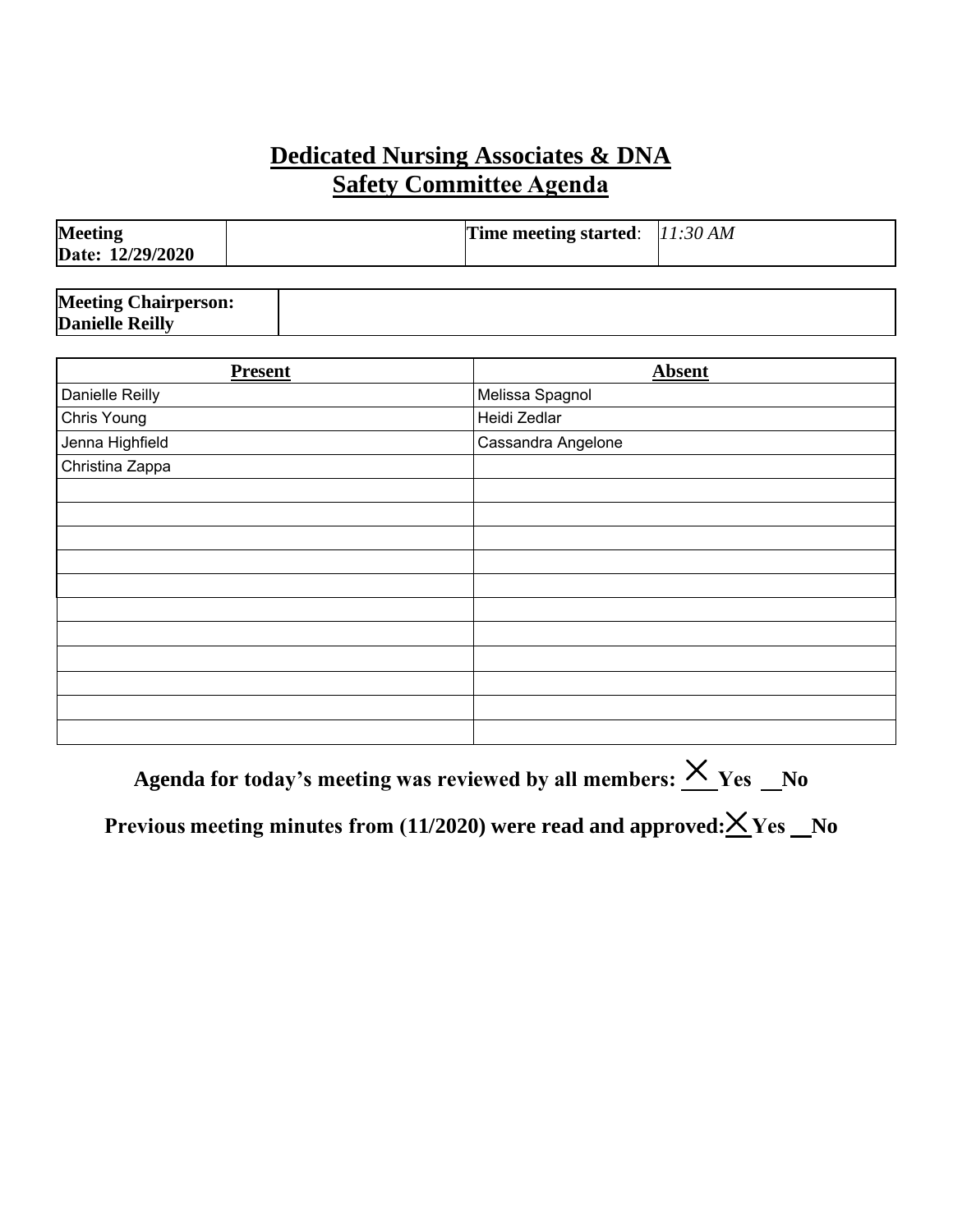#### **Review of Accidents/Incidents Since the Last Meeting (employee, non-employee, vehicle accidents, near misses, property, & other)**

| <b>Date</b> | Injury<br><b>Causation</b><br>(Description)                                                                                                                                                                           | <b>Assignment</b><br>/Facility     | <b>Injured Body</b><br>Part (Body Part,<br>Left/Right, | <b>Follow Up</b><br>(Communication,<br><b>Contact Facility,</b> | Recommended<br><b>Corrective</b><br><b>Action</b>                                                                                | <b>Is Claim</b><br><b>Ongoing?</b><br><b>Current</b> |
|-------------|-----------------------------------------------------------------------------------------------------------------------------------------------------------------------------------------------------------------------|------------------------------------|--------------------------------------------------------|-----------------------------------------------------------------|----------------------------------------------------------------------------------------------------------------------------------|------------------------------------------------------|
|             |                                                                                                                                                                                                                       |                                    | Lower/Upper)                                           | Treatment,<br>Education, etc.)                                  |                                                                                                                                  | <b>Outcome</b>                                       |
| 12/1/2020   | IW had the paper<br>towel holder<br>front cover fall<br>on their head.<br>The cover was<br>not locked and<br>that's what cause<br>it to fall open on<br>her head.                                                     | Dayton/Cor<br>porate               | R Side of Head                                         |                                                                 | Always ensure<br>items like paper<br>towel holder are<br>locked properly                                                         | Closed<br>Signed<br>refusal of<br>treatment          |
| 12/2/2020   | IW was moving a<br>patient with a<br>Hoyer lift from<br>the bed to a chair.<br>This was done<br>with 3 other<br>people. IW stated<br>their neck got<br>sore. Finished<br>shift but woke up<br>unable to move<br>neck. | Per Diem/<br>Arbors at<br>Fairlawn | Neck                                                   |                                                                 | IW used proper<br>protocol and<br>hoyer lift.<br>Reiterate proper<br>use of lift and<br>body mechanics.                          | Ongoing<br>Follow Up<br>12/29/2020                   |
| 12/16/2020  | IW was<br>completing<br>charting when a<br>facility aide told<br>her that was her<br>spot and sprayed<br>bleach on her<br>right arm. The<br>IW arm was<br>swollen and<br>burning.                                     | Per Diem/<br>McGregor<br>Home      | R Arm                                                  |                                                                 | Injury was not at<br>fault of IW,<br>there was<br>nothing the IW<br>could have done<br>differently to<br>prevent this<br>injury. | Closed<br><b>Full Duty</b><br>Release<br>12/17/2020  |
|             |                                                                                                                                                                                                                       |                                    |                                                        |                                                                 |                                                                                                                                  |                                                      |

# **Status / Progress of Uncompleted Old Business**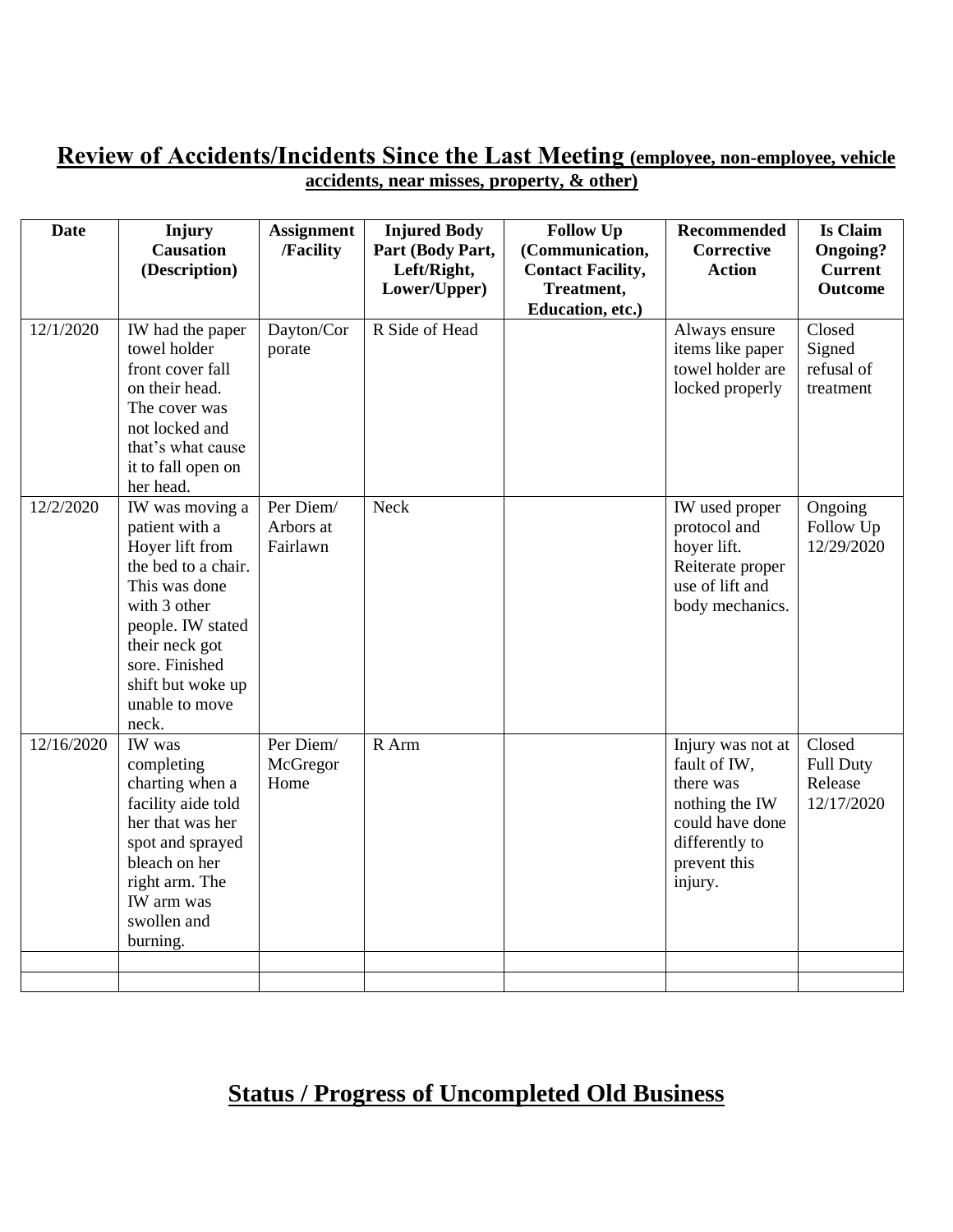| <b>Old Business Item:</b>                         | <b>Updates:</b>         |
|---------------------------------------------------|-------------------------|
| NIOSH, Occupational Hazards<br>in Home Healthcare | Uploaded to DNA Website |
|                                                   |                         |
|                                                   |                         |

## **New Business (Round Table Discussion)**

| <b>Committee Member</b><br>Name: | <b>Topic / Hazard Identified:</b>                                                 | <b>Responsibility Assigned To Whom &amp;</b><br><b>Action To Be Taken:</b> |
|----------------------------------|-----------------------------------------------------------------------------------|----------------------------------------------------------------------------|
| Group                            | Discuss new incidents                                                             |                                                                            |
| Group                            | <i>Article on:</i> " NIOSH How to Prevent<br>Exposure in Unsafe Work Conditions " |                                                                            |
| Group                            | <b>Update on Goals</b>                                                            |                                                                            |
|                                  |                                                                                   |                                                                            |

Jenna makes a motion to submit article to website.

### **Status/Progress on Committee Goals**

| <b>Goal:</b> | Updates/Action to be taken:                                        |  |
|--------------|--------------------------------------------------------------------|--|
| Find TPA     | Find quotes and create comparison Spreadsheet for Melissa's review |  |
|              |                                                                    |  |

# **Other Reports or Guest Speakers**

| <b>Guest Name:</b> | <b>Topic Discussed / Presented to the Group</b> |  |
|--------------------|-------------------------------------------------|--|
|                    |                                                 |  |
|                    |                                                 |  |

Jenna makes a motion to close out today's meeting.